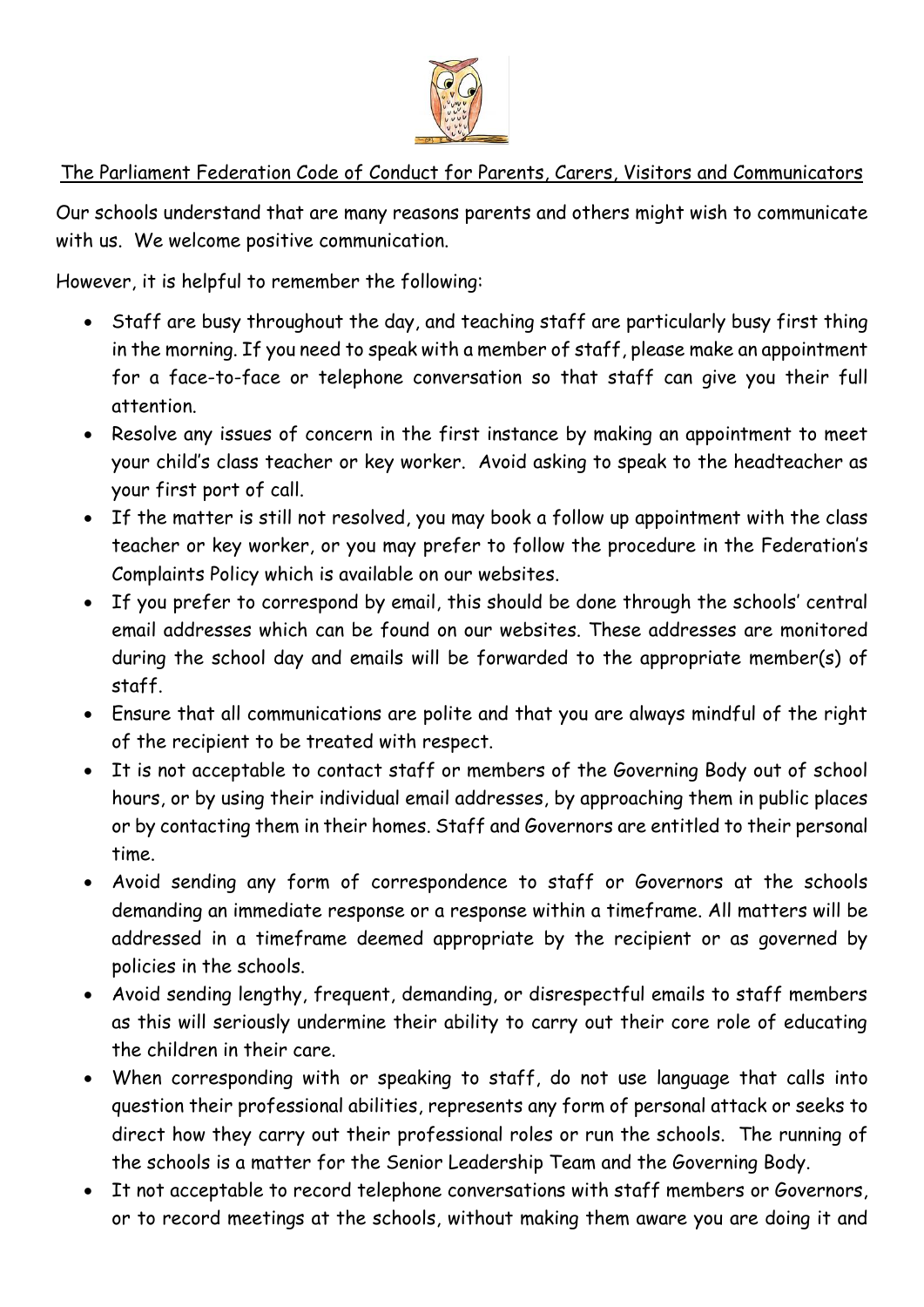without seeking express permission to capture what is personal information. It would breach human right to privacy to record people without their express permission.

- Avoid resorting to criticism of the schools, their staff, Governors or any matters that relate directly to the schools via a medium other than the Federation's Complaints Policy. You are asked to be aware of the Federation's Social Media Policy as it appears in Appendix A.
- When communicating with any member of the school community, whether in person, on the telephone or by any other means of communication, it is entirely inappropriate to raise your voice, invade personal space, or use language that is disrespectful, rude, offensive, aggressive or threatening.
- Any threats of violence, or use of violence, towards anyone on our school premises is a criminal offence, as is damage to school premises, and will result in the matter being reported to the police.
- Do not smoke or consume alcohol or other drugs on any part of the school premises.
- Do not bring animals onto the school premises unless previously agreed with the school. Guide dogs and other assistance dogs require permission to be on the school premises.
- Avoid using staff as a threat to reprimand children's behaviour.
- Do not approach someone else's child(ren) in order to hold a discussion about an issue in school or to chastise the child(ren). Such an approach to a child may be seen to be an assault on that child and may have legal consequences.
- Avoid disruptive behaviour which interferes with, or threatens to interfere with, the operation of a classroom, an employee's office, office area or any other area of the school grounds, including sporting, fund raising, performances and celebratory activities.

Steps the Schools may take:

- A member of staff or a Governor may challenge your behaviour by: asking you to respect their personal space; asking you to lower your voice; asking you to cease inappropriate behaviour; ending an unacceptable phone call or conversation; or asking you to leave the premises.
- The schools may correspond in writing with a parent, carer or visitor to the site to challenge behaviour that the schools find unacceptable.
- If the schools decide the matter requires a more formal approach, the Federation is likely to instruct its legal advisers and/or involve the police.

Please note that school premises are not public places. Parents and carers have an implied right to enter their child's school, but it is open to the school to remove that right of entry at any time.

This policy works in conjunction with the Federation's Policy for Complaints, its Policy for Vexatious Complaints and Harassment, and its Policy for Managing Serial and Unreasonable Complaints. It extends to all visitors and communicators of the schools.